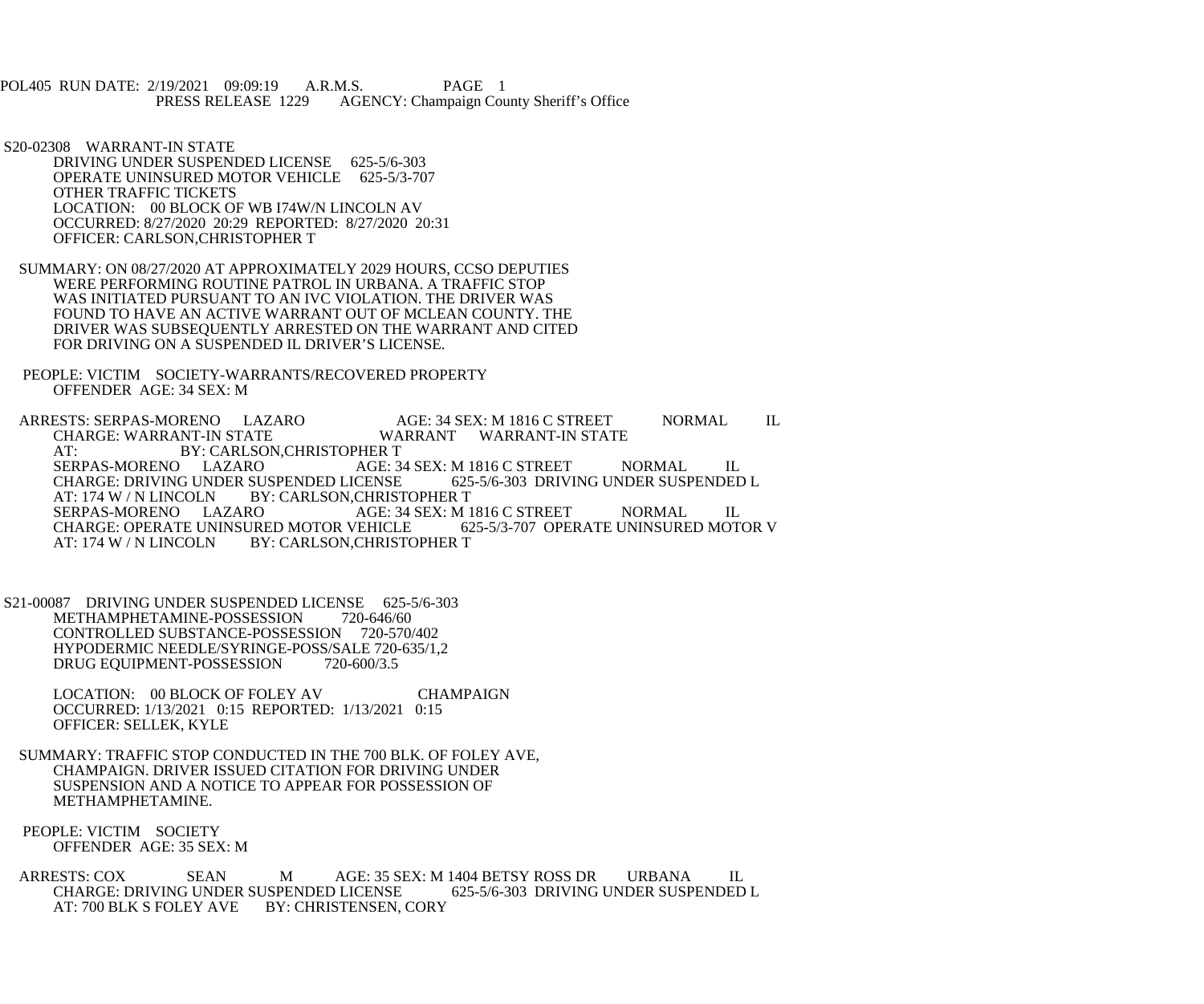POL405 RUN DATE: 2/19/2021 09:09:19 A.R.M.S. PAGE 2<br>PRESS RELEASE 1229 AGENCY: Champaign Cou PRESS RELEASE 1229 AGENCY: Champaign County Sheriff's Office<br>COX SEAN M AGE: 35 SEX: M 1404 BETSY ROSS DR URBAL M AGE: 35 SEX: M 1404 BETSY ROSS DR URBANA IL<br>AMINE-POSSESSION 720-646/60 METHAMPHETAMINE-POSSESSIO CHARGE: METHAMPHETAMINE-POSSESSION<br>AT: 700 BLK S FOLEY AVE BY: SELLEK, KYLE AT: 700 BLK S FOLEY AVE

- S21-01555 BURGLARY RESIDENTIAL 720-5/19-3 LOCATION: 2400 BLOCK OF ELM ST E URBANA OCCURRED: 1/25/2021 21:00 REPORTED: 1/26/2021 13:29 OFFICER: FERRIMAN, RICHARD
- SUMMARY: RP WAS ADVISED BY HER SON THAT THEIR RESIDENCE HAD BEEN BROKEN INTO. THE RESIDENCE WAS CHECKED AND THERE WERE NO SIGNS OF ENTRY. RP HAD JUST GOTTEN OFF A PLANE IN CHICAGO AND WAS ON HER WAY HOME. RP'S SON SHOWED UP AND SAID ENTRY WAS MADE THROUGH THE KITCHEN WINDOW. HE ADVISED SEVERAL ELECTRONICS WERE TAKEN FROM THE RESIDENCE. I ADVISED HIM TO HAVE HIS MOTHER CALL WHEN SHE ARRIVED FROM CHICAGO. WHEN SHE ARRIVED A RETURNED AND PROCESSED THE SCENE FOR EVIDENCE.
- PROPERTY: STOLEN 1 JEWELRY-WATCH
	- STOLEN 2 ELECTRONIC GAMING SYSTEM
	- STOLEN 1 ELECTRONIC GAMING SYSTEM
	- STOLEN 1 OFFICE EQUIPMENT-OTHER
	- STOLEN 1 SAFE
	- STOLEN 3 COMPUTER
	- STOLEN 2 ELECTRONIC GAMING SYSTEM
	- STOLEN 1 CLOTHING-FURS
	- STOLEN 1 CREDIT/DEBIT/GAS CARDS
	- STOLEN 3 JEWELRY-BRACELET
	- STOLEN 7 JEWELRY-OTHER
	- STOLEN 6 JEWELRY-NECKLACE
	- STOLEN 1 JEWELRY-RING
	- STOLEN 1 JEWELRY-RING
	- STOLEN 1 PURSE OR WALLET
	- STOLEN 2 COMPUTER
	- STOLEN 1 TELEVISION